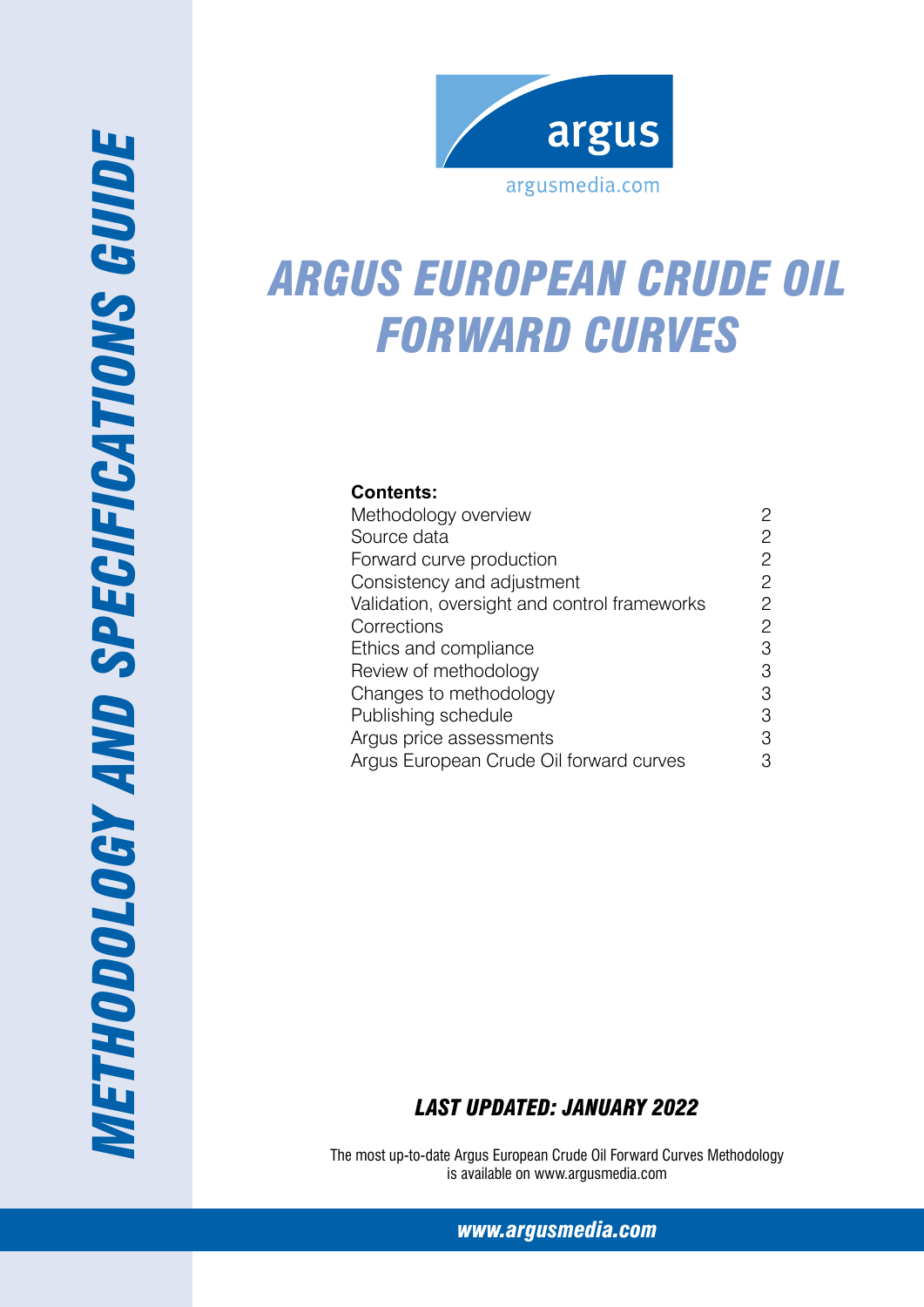## <span id="page-1-0"></span>**Methodology overview**

#### **Methodology rationale**

Argus produces daily forward price curves that are distinct from the forward price assessments published in Argus market reports. Argus forward curves are the modelled current value of a forward delivery or loading period at the specified timestamp on the day of publication and are not forecasts of future spot prices.

Argus forward curves are produced using models designed to produce reliable and representative indicators of commodity market values, free from distortion.

Model inputs and outputs, including the final forward curves, intermediate values that may be generated during the production process and reports, are subjected to ongoing validation to ensure that the models perform as expected in generating representative prices.

#### **Source data**

Argus forward curves are calculated using a variety of current and historical inputs. Inputs are subject to rigorous quality and relevance checks.

Forward curves are underpinned by information from the traded forward markets, where it exists, and from the historical relationships between more liquid and less liquid markets.

#### **Argus price assessments**

Argus publishes a wide variety of spot and forward price assessments in relevant spot and forward commodities markets. Argus price assessments are governed by published methodologies, the most up-to-date versions of which are available at www.argusmedia.com.

Where Argus publishes both a price assessment and a forward curve value for the same commodity and time period, the forward curve value will equal the published price assessment.

Historical price assessments are often used in combination with Argus forward curve data when producing forward curves for illiquid markets.

#### **External market data**

Argus also uses trade, bid, offer and other market information in producing forward curves. Market information is scrutinised before being considered for inclusion in the production of forward curves.

Forward curve production involves a wide array of data relevant to the state of the underlying commodity market, the wider commodities complex and the state of local, regional and global economies.

#### **Argus forward curves**

Argus forward curves are continually compared with one another. Those with the highest correlations are assigned as proxy markets to one another and are used as sources of information when generating forward curves for which price assessments or external market data are unavailable.

#### **Forward curve production**

In markets with some forward liquidity or Argus price assessments, Argus will use that market information as the starting point for the generation of forward curve prices. Price spreads to other, more liquid forward markets and price spreads to more liquid time periods in the same forward market are used to fill gaps in the forward curve for which market information or Argus price assessments are unavailable.

Argus may also use the historical relationship between the value of strip contracts and their components in interpolating the price shape of the forward curve.

In particularly illiquid markets, Argus may use a rolling history of spot prices to form a relationship between illiquid and liquid forward markets. The period of historical spot prices and the relationships they imply are regularly reviewed.

#### **Consistency and adjustment**

Argus produces zero-arbitrage forward curves — the price of a strip product will always be equal to the average of the component periods. For example, the value of a fourth-quarter contract will be equal to the average of the values of the October, November and December contracts.

Abnormally large day-on-day price changes are investigated, crosschecked and ultimately confirmed or revised by Argus analysts.

## **Validation, oversight and control frameworks**

Argus forward curves are produced in strict adherence to published methodologies, the most up-to-date versions of which are available at www.argusmedia.com.

All models are under continual review, including an evaluation of conceptual soundness, ongoing monitoring and outcome analysis.

#### **Corrections**

Argus will on occasion publish corrections to forward curve prices after the publication date. We will correct errors that arise from clerical mistakes, calculation errors, or a misapplication of our stated methodology. Argus will not retroactively change published prices based on new information learned after publication. We make our best effort to produce forward curves based on the information we gather during the trading day assessed.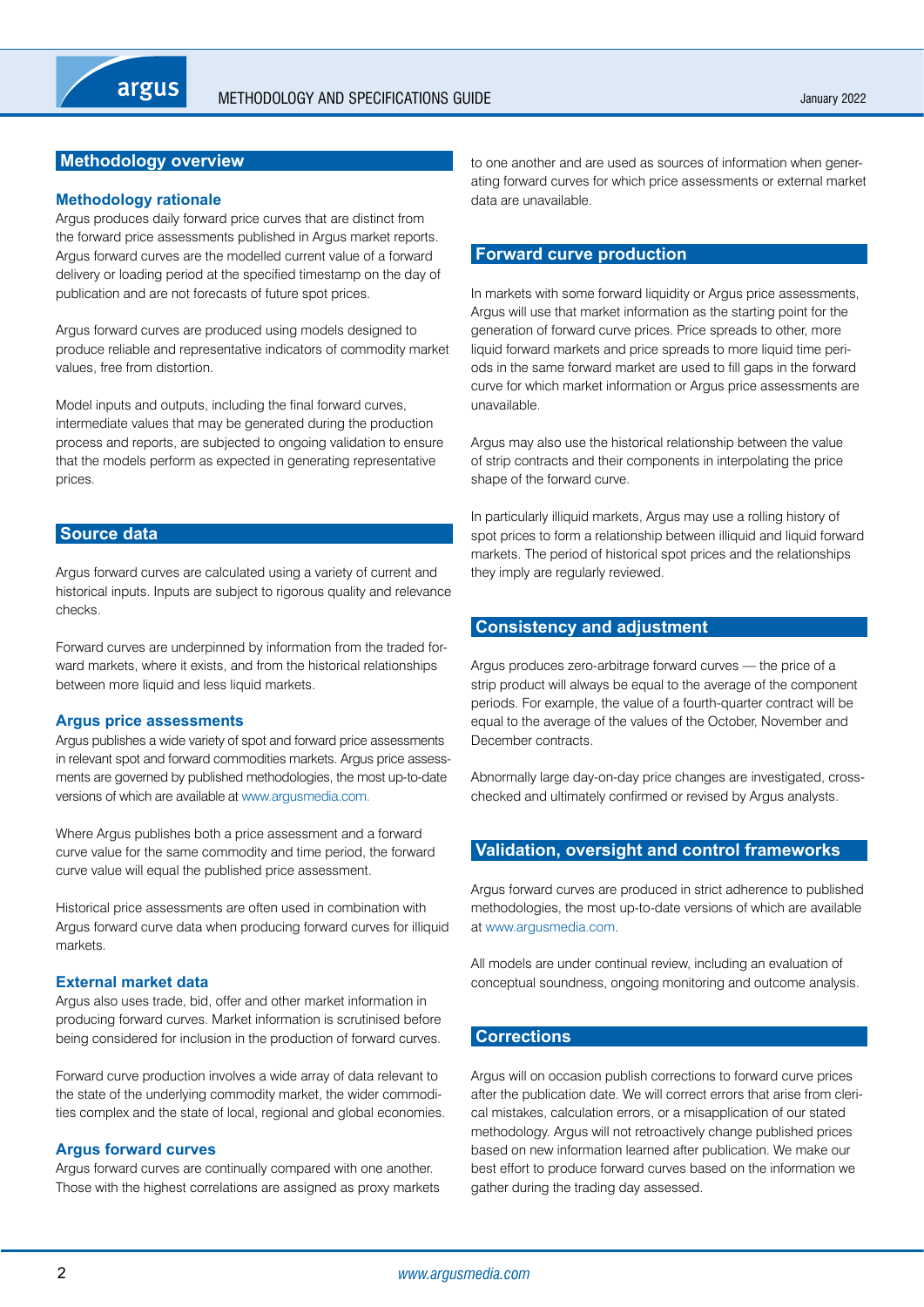## <span id="page-2-0"></span>**Ethics and compliance**

Argus operates according to the best practices in the publishing field, and maintains thorough compliance procedures throughout the firm. We want to be seen as a preferred provider by our subscribers, who are held to equally high standards, while at the same time maintaining our editorial integrity and independence. Argus has a strict ethics policy that applies to all staff. The policy can be found on our website at www.argusmedia.com.

Included in this policy are restrictions against staff trading in any energy commodity or energy related stocks, and guidelines for accepting gifts. Argus also has strict policies regarding central archiving of email and instant messenger communication, maintenance and archiving of notes, and archiving of spreadsheets and deal lists used in the forward curve generation process. Argus publishes prices that report and reflect prevailing levels for open-market arms length transactions (please see the Argus Global Compliance Policy for a detailed definition of arms length).

#### **Review of methodology**

The overriding objective of any methodology is to produce prices which are reliable and representative indicators of commodity market values and are free from distortion. As a result, Argus regularly examines our methodologies and is in regular dialogue with the industry in order to ensure that the methodologies are representative of the market being assessed.

In addition to this ongoing review of methodology, Argus conducts reviews of all of its methodologies and methodology documents on at least an annual basis.

Argus will periodically and as merited initiate reviews of market coverage based on a qualitative analysis that includes measurements of liquidity, visibility of market data, consistency of market data, quality of market data and industry usage of the resulting forward prices. Argus will review:

- • Appropriateness of the methodology of existing forward curves
- Termination of existing forward curves
- Initiation of new forward curves

An informal process will be initiated to examine viability. This process includes:

- • Informal discussions with market participants
- Informal discussions with other stakeholders
- • Internal review of market data

Should changes, terminations, or initiations be merited, an internal proposal will be submitted to management for review and approval. Should changes or terminations of existing forward curves be approved, then formal procedures for external consultation are begun.

## **Changes to methodology**

Formal proposals to change methodologies typically emerge out of the ongoing process of internal and external review of the methodologies. Formal procedures for external consultation regarding material changes to existing methodologies will be initiated with an announcement of the proposed change published to subscribers. This announcement will include:

- Details on the proposed change and the rationale
- Method for submitting comments with a deadline for submissions
- Notice that all formal comments will be published after the given consultation period unless submitter requests confidentiality.

Argus will provide sufficient opportunity for stakeholders to analyse and comment on changes, but will not allow the time needed to follow these procedures to create a situation wherein unrepresentative or false prices are published, markets are disrupted, or market participants are put at unnecessary risk.

Argus will engage with industry throughout this process in order to gain acceptance of proposed changes to methodology. Argus cannot however guarantee universal acceptance and will act for the good order of the market and ensure the continued integrity of its forward curves as an overriding objective.

Following the consultation period, Argus management will commence an internal review and decide on the methodology change. This will be followed by an announcement of the decision, which will be published to subscribers and include a date for implementation.

#### **Publishing schedule**

Argus European Crude Oil Forward Curves are published on weekdays, according to a publishing schedule that is available at www. argusmedia.com.

## **Argus price assessments**

Argus European crude oil forward curves rely on price data published in Argus market reports, each of which is governed by a published methodology.

See the Argus Crude methodology.

#### **Argus European Crude Oil forward curves**

Argus European crude oil forward prices are published in \$/bl. Prices are published for 49 forward months, 16 forward quarters and at least four forward calendar years.

All prices are timestamped 16:30 London time.